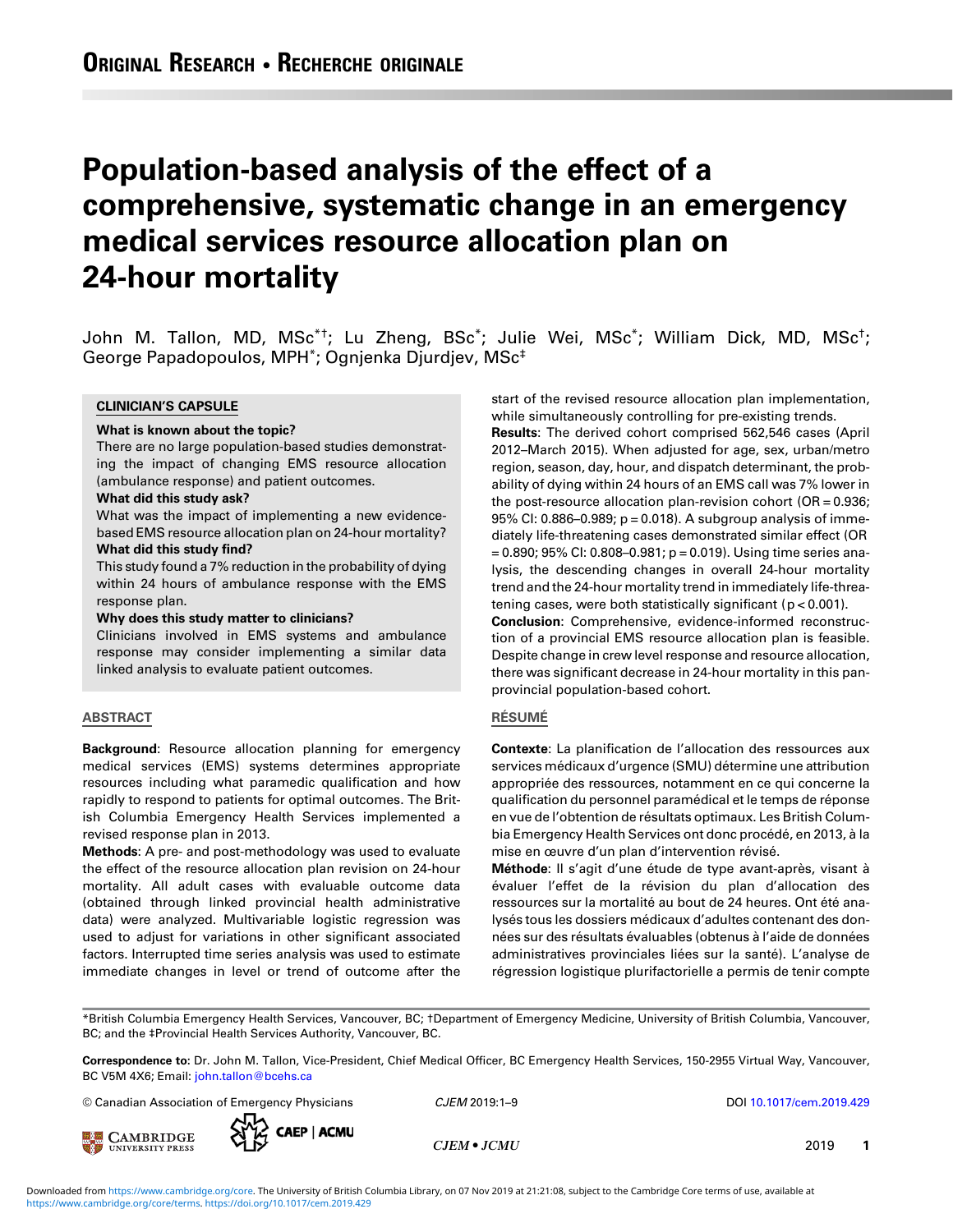d'écarts observés dans d'autres facteurs associés importants. Par ailleurs, l'étude de séries temporelles interrompues a permis à la fois d'estimer les changements immédiats de degré ou de tendance concernant les résultats après l'instauration du plan d'allocation des ressources révisé, et de tenir compte des tendances préexistantes.

Résultats: La cohorte à l'étude comptait 562 546 cas (avril 2012 – mars 2015). Après rajustement des données selon l'âge, le sexe, le type de région (urbaine ou métropolitaine), les saisons, le jour, l'heure et les déterminants de la répartition, le risque de mourir dans les 24 heures suivant un appel aux SMU était 7% moins élevé dans la cohorte formée après la mise en œuvre du plan d'allocation des ressources révisé (risque relatif approché [RRA] = 0,936; IC à 95% : 0,886–0,989; p = 0,018) que dans celle formée avant. De plus, un effet comparable (RRA = 0,890; IC à 95% : 0,808–0,981; p = 0,019) a été

BACKGROUND

The optimization of resource allocation for emergency medical services (EMS) systems determines appropriate response plans for patients to minimize morbidity and mortality. The resource allocation plan prescribes the paramedic qualification that should respond and at what speed, as well as the associated potential first responder attendance for a given 911 call that is EMS-system specific.<sup>[1,2](#page-7-0)</sup> Most EMS systems revise the resource allocation according to dispatch codes on a regular basis in the interests of optimizing patient care. $3-5$  $3-5$ 

As the sole legislated authority to provide emergency health services in the Canadian province of British Columbia, BC Emergency Health Services (BCEHS) has a responsibility to use resources safely, efficiently, and in the best interest of patient care, safety, and outcomes.<sup>6</sup> Prior to 2012, BCEHS revised its resource allocation based on a non-structured, subjective evaluation. In 2012–2013, BCEHS adopted an evidence-informed methodology, and changes were implemented accordingly.<sup>7</sup> The decision for change used clinical and operational data to validate the appropriateness of the assigned resources and speed of response.<sup>8</sup> The development of an EMS response plan is based on evidence for interventions and response provided by data generated from call-taking patient-interrogation tools such as the Medical Priority Dispatch System (MPDS®). The MPDS® protocol was designed to standardize and codify the operation. Each determinant is made up of a number, ranging from 1 (abdominal pain) to 32

démontré dans une analyse par sous-groupe des cas de danger de mort immédiate. D'après l'analyse des séries temporelles, la tendance à la diminution de la mortalité générale au bout de 24 heures et cette même tendance de la mortalité au bout de 24 heures dans les cas de mort immédiate étaient toutes deux statistiquement significatives (p < 0,001).

Conclusion: Il est possible de procéder à une révision globale, fondée sur des données probantes, du plan provincial d'allocation des ressources aux SMU. Malgré les changements apportés au temps de réponse des équipes d'urgence et à l'allocation des ressources, une diminution significative de la mortalité au bout de 24 heures a été enregistrée dans cette étude de cohortes panprovinciale, fondée sur la population.

Keywords: Emergency medical services, Quality Improvement, resource allocation planning

(unknown); a letter ranging from O (very minor) to E (immediately life-threatening), relating to the severity of the patient's condition; and a number that is a subgroup and provides more specific information about the patient's condition.<sup>9–[12](#page-8-0)</sup> As a result of the 2013 response plan revision, out of approximately 1,300 MPDS® codes, 161 codes were reclassified: 68 were reclassified from requiring advanced life support to requiring basic life support, 74 were reclassified from requiring a rapid response ("lights-and-siren") to regular speed response ("nolights-and-siren"), and 19 were reclassified to a combination of resource and speed upgrades or downgrades. Fire first responders remained involved in the most time-sensitive incidents requiring interventions such as cardiopulmonary resuscitation (CPR) and defibrillation.

The purpose of this study was to determine the effect on 24-hour mortality of the implementation of a revised resource allocation plan in a province-wide, populationbased EMS system.<sup>10,13,14</sup> Twenty-four hour mortality was chosen because of its ability to reflect variations in health status and to tie mortality to the actual situation of 911 EMS treatment and transport versus other causation that might have occurred in the hospital contributing to 30-day mortality.<sup>15</sup>

#### **METHODS**

#### Study population and setting

BCEHS serves a population of 4.5 million in an area of 944,735 km<sup>2</sup> covering the entire province of British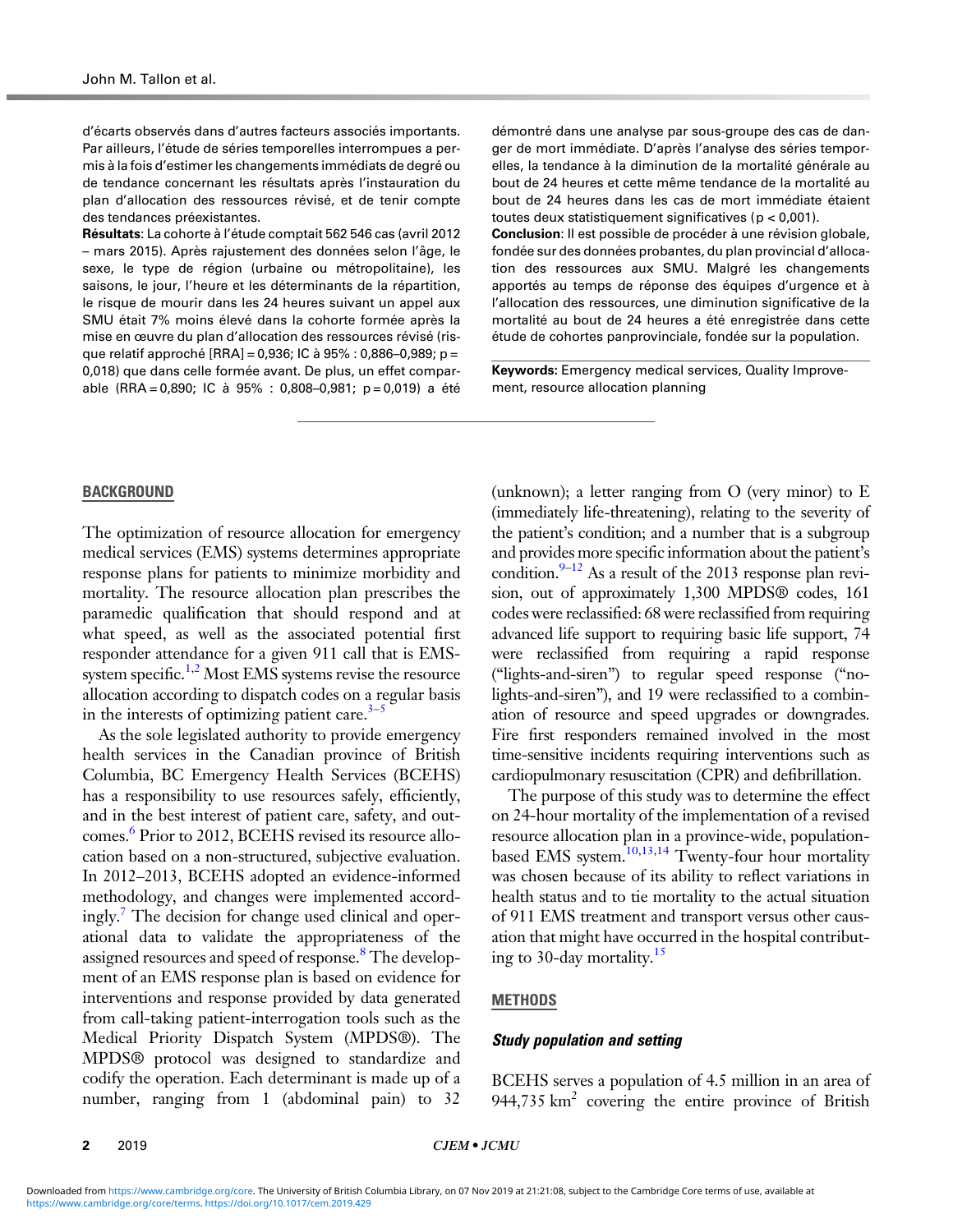Columbia. The 911 dispatch call volume is over 500,000 events per annum, and there are approximately 4,000 paramedics ranging from emergency medical responders to advanced life support paramedics (excluding first responders).<sup>6</sup> The outcomes and EMS data used for this observational study covered 36 months from 2012 to 2015 (19 months before implementation of the new response plan and 17 months after implementation). Patients under 18 years of age, obvious deaths, and MPDS® determinant O (referral to nurse line) were excluded from this evaluation. This study excluded air medical response transport and inter-facility transfers.

# Data sources

BCEHS data included records fromits computer-aided dis-patching system from Intergraph™ [\(http://www.hexagon](http://www.hexagonsafetyinfrastructure.com/products/command-control-and-communications/intergraph-computer-aided-dispatch) [safetyinfrastructure.com/products/command-control-and](http://www.hexagonsafetyinfrastructure.com/products/command-control-and-communications/intergraph-computer-aided-dispatch)[communications/intergraph-computer-aided-dispatch\)](http://www.hexagonsafetyinfrastructure.com/products/command-control-and-communications/intergraph-computer-aided-dispatch) and patient care reports submitted by paramedics. Patient care reports data were housed electronically in a patient care information system built by BCEHS. The National Ambulatory Care Reporting System ([https://www.cihi.ca/](https://www.cihi.ca/en/national-ambulatory-care-reporting-system-metadata) [en/national-ambulatory-care-reporting-system-metadata](https://www.cihi.ca/en/national-ambulatory-care-reporting-system-metadata)) for Emergency Department (ED) admission data and the discharge abstract database [\(https://www.cihi.ca/en/](https://www.cihi.ca/en/discharge-abstract-database-metadata) [discharge-abstract-database-metadata\)](https://www.cihi.ca/en/discharge-abstract-database-metadata) for hospital sep-aration data were also included in the analysis.<sup>[16,17](#page-8-0)</sup>

# Data linkage and cohort derivation

Every personal health number recorded by paramedics was validated at BCEHS given the existing billing process; therefore, the personal health number was used to perform deterministic data linkage. The personal health number completeness was 93.7% in the pre-period and 94.4% in the post-period. The increase in personal health number completeness was common in each geographical area and in each patient severity group that was classified by MPDS® determinant. The disposition result of the ambulance data was included as part of the overall calculation of mortality as the only available outcome data for patients who died before reaching the hospital. These cases were not expected to be linked with National Ambulatory Care Reporting System or discharge abstract database (132,216 cases). There were 965,346 records expected to be linked. If a patient was transported by ambulance to the hospital, the ambulance record was linked to the National Ambulatory Care Reporting System record by the personal health number and a six-hour time window between 911 phone calls received and the registration time at the ED. If a patient had multiple 911 phone calls or multiple ED registrations in the six-hour period, the records with the closest timestamps between the ambulance and ED registration were considered as the matching visit. After the ED visit, if the patient was admitted to the hospital, the discharge abstract database record was linked by personal health number and a six-hour time window between the ED disposition time and hospital admission time.<sup>[18](#page-8-0),[19](#page-8-0)</sup> Records with an exact 24-hour difference between the ED disposition time and hospital admission time were linked assuming the date was entered incorrectly in either National Ambulatory Care Reporting System or discharge abstract database. Without this step, these records would not have had outcome data available for analysis. In total, 716,963 records were linked with National Ambulatory Care Reporting System or discharge abstract database out of the 965,346 expected that equated to a 74% linkage rate. Cases that were not constantly under National Ambulatory Care Reporting System collection coverage throughout the entire period were removed to control for consistent outcome data during the study period.

# Statistical analysis

All data preparation and statistical analysis were conducted using SAS® version 9.4. Descriptive statistics were performed to describe the change in the cohort during the pre- and post-study periods and to inform the inferential analysis. The 24-hour mortality was modelled using the pre- and post-resource allocation plan revision period as the targeted predicting variable and confounding variables. Adjusted odds ratios (OR) were calculated using logistic regression, and goodness of fit test was performed. Variables in the regression were selected based on their contribution to mortality.

Univariate logistic regression was first performed to exam the association between covariates and 24-hour mortality, as well as to determine the interaction between covariates and the pre- and post-periods. The final multivariate logistic regression was built with the targeted predicting variable of the pre- and post-resource allocation plan revision period and the significant confounding variables that were selected forward stepwise from the above steps.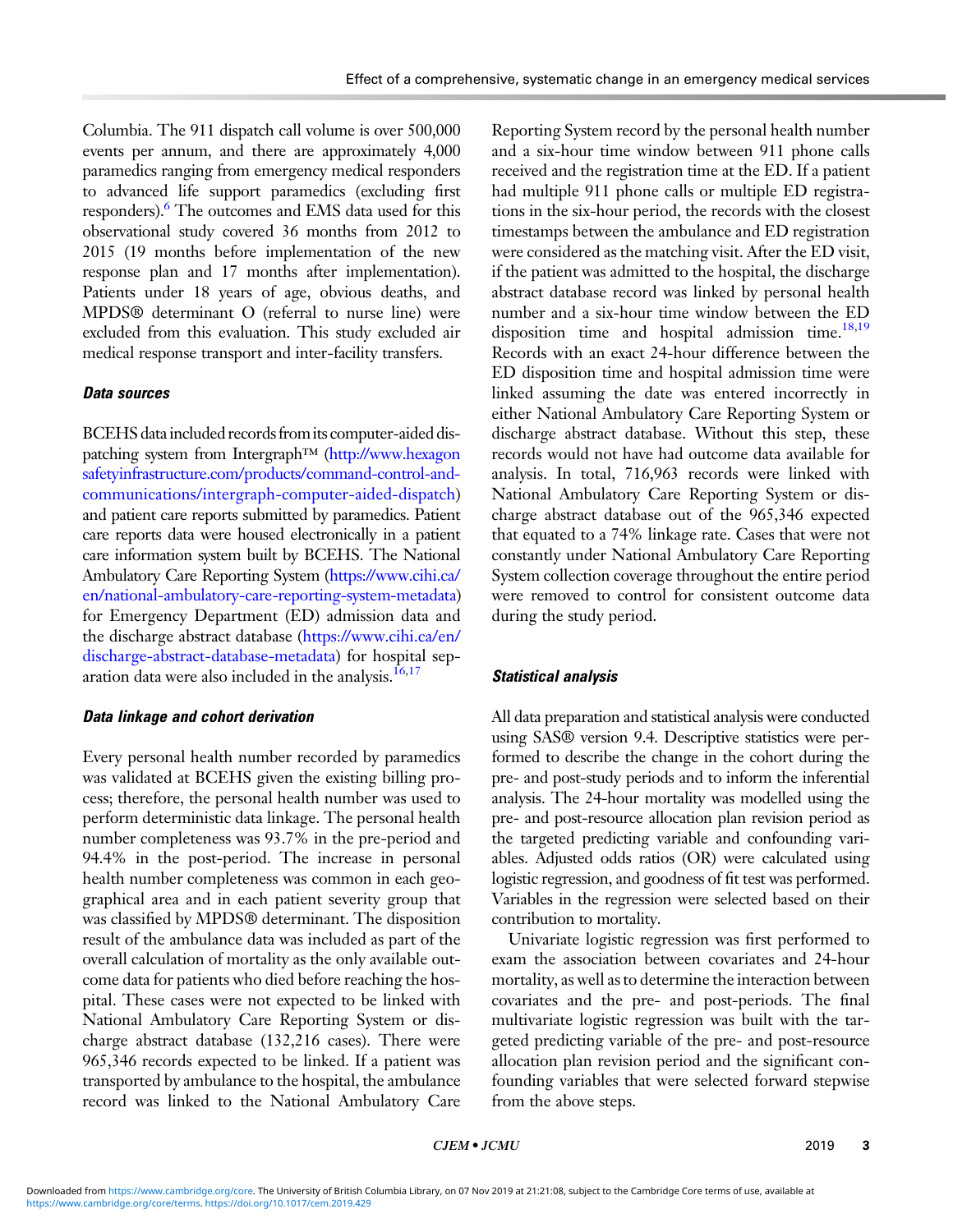Interrupted time series is a valuable tool for evaluating the effectiveness of population-level health interventions. The interrupted time series design was based on a regression analysis of outcomes that occurred during a continuous sequence of time and is frequently applied in population-level policy evaluations.<sup>[20](#page-8-0)</sup> The interrupted time series analysis was applied by fitting a generalized least squares regression of the monthly 24-hour mortality during the study period with the time variable and the variables that represent the level and trend change after the resource allocation plan revision to exam the impact of the implementation. Autocorrelation, seasonality, and the opioid overdose population were considered because of an overdose spike started after the study period. There was no seasonality or overdose effects observed, and mortalities that were six months apart were correlated and addressed as the correlation structure of the generalized least squares regression model. The coefficients of level and trend variables imply the impact of the resource allocation plan revision after considering the pre-existing trend of 24-hour mortality that was accounted by the time variable.

## Ethics approval

Ethics approval was obtained from the University of British Columbia Clinical Research Ethics Board.

#### RESULTS

#### Patient characteristics

The study population included 562,546 adult cases attended by paramedics with an evaluable primary outcome measure. Of these, 292,094 patient cases were included before the revision cohort revision was implemented (April 1, 2012, to October 31, 2013) and 270,452 patient cases were included after implementation (November 1, 2013, to March 31, 2015). The derivation of the study population is shown in Figure 1.

Patient characteristics for the overall cohort and the two comparison cohorts are presented in [Table 1](#page-4-0). The mean age was 59.1 (22%) years; almost one-third (30.1%) of the cases were older than 75 years, with patients being slightly older after implementation; about one- half (50.4%) were male; and over 90% were from urban and metropolitan areas. About 1% of cases



**Figure 1.** Derivation of the study population. BCEHS = BC Emergency Health Services; DAD = Discharge Abstract Dataset; NACRS = National Ambulatory Care Reporting System; PHN = provincial health number.

were classified as immediately life-threatening (MPDS® determinant Echo), with a slightly higher proportion of immediately life-threatening after implementation. The two cohorts were similar in terms of overdose subgroup and distribution of cases across days of the week. There was a lower percentage of cases in the afternoon hours (1200–1800) and a higher percentage of cases in morning hours (0600-1200) after implementation. Because of the pre- and post-periods, there was a significantly higher proportion of winter season cases after implementation, and there was a higher proportion of cases in spring, summer, and autumn seasons before implementation. There were slightly more Charlie and Delta determinant cases after implementation and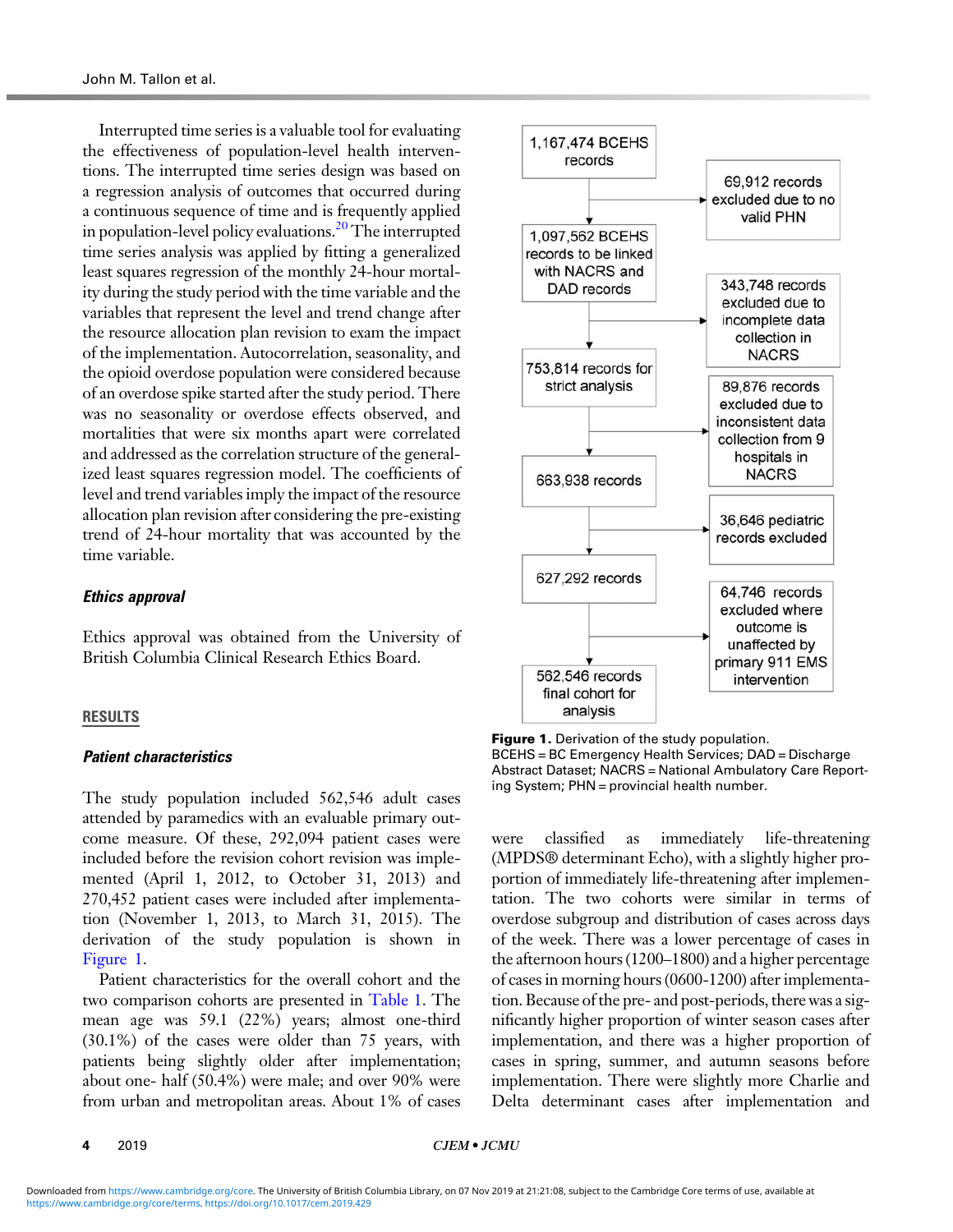<span id="page-4-0"></span>

| Table 1. Characteristics of study population |                    |                                       |                                        |
|----------------------------------------------|--------------------|---------------------------------------|----------------------------------------|
|                                              | Total              | Pre-Resource Allocation Plan-Revision | Post-Resource Allocation Plan-Revision |
|                                              | $(N = 562, 546)$   | $(n = 292,094)$<br>$\%$               | $(n = 270, 452)$<br>$\%$               |
|                                              | %                  |                                       |                                        |
| Deceased                                     | 1.34               | 1.3                                   | 1.38                                   |
| Age mean, median, (SD)                       | 59.1, 59.8, (22.0) | 58.8, 59.2, (22.0)                    | 59.5, 60.5, (22.0)                     |
| Age, years                                   |                    |                                       |                                        |
| 18-54                                        | 43.18              | 44                                    | 42.29                                  |
| $55 - 64$                                    | 13.82              | 13.76                                 | 13.89                                  |
| $65 - 74$                                    | 12.88              | 12.53                                 | 13.26                                  |
| $75+$                                        | 30.12              | 29.72                                 | 30.56                                  |
| Gender                                       |                    |                                       |                                        |
| Male                                         | 50.37              | 50.5                                  | 50.23                                  |
| Female                                       | 49.6               | 49.47                                 | 49.74                                  |
| Unknown                                      | 0.03               | 0.03                                  | 0.03                                   |
| Urban/Metropolitan                           | 93.03              | 92.95                                 | 93.12                                  |
| ILT                                          | 1.23               | 1.12                                  | 1.35                                   |
| Overdose (naloxone administered)             | 0.59               | 0.58                                  | 0.6                                    |
| Season                                       |                    |                                       |                                        |
| Spring (Mar-May)                             | 24.66              | 25.85                                 | 23.36                                  |
| Summer (Jun-Aug)                             | 25.4               | 32.27                                 | 17.98                                  |
| Autumn (Sep-Nov)                             | 24.64              | 25.98                                 | 23.19                                  |
| Winter (Dec-Feb)                             | 25.31              | 15.89                                 | 35.47                                  |
| Day of week                                  |                    |                                       |                                        |
| Sun                                          | 14.52              | 14.54                                 | 14.49                                  |
| Mon                                          | 14.05              | 13.97                                 | 14.13                                  |
| Tue                                          | 13.83              | 13.67                                 | 14                                     |
| Wed                                          | 13.98              | 13.99                                 | 13.98                                  |
| Thu                                          | 14.13              | 14.38                                 | 13.86                                  |
| Fri                                          | 14.53              | 14.55                                 | 14.51                                  |
| Sat                                          | 14.96              | 14.9                                  | 15.03                                  |
| Hour of day                                  |                    |                                       |                                        |
| $0 - 6$                                      | 16                 | 15.97                                 | 16.04                                  |
| 12-Jun                                       | 25.86              | 25.61                                 | 26.13                                  |
| 18-Dec                                       | 30.64              | 30.8                                  | 30.46                                  |
| $18 - 24$                                    | 27.5               | 27.62                                 | 27.37                                  |
| MPDS® determinant                            |                    |                                       |                                        |
| Alpha                                        | 28.85              | 28.83                                 | 28.88                                  |
| Bravo                                        | 20.57              | 21.61                                 | 19.45                                  |
| Charlie                                      | 23.21              | 22.65                                 | 23.81                                  |
| Delta                                        | 26.12              | 25.77                                 | 26.5                                   |
| Echo                                         | 1.25               | 1.13                                  | 1.37                                   |

slightly more Bravo determinant cases before implementation. To better understand the factors influencing survival, we conducted several univariate logistic regression analyses to assess the effects of each variable such as age, gender, event location, acuity, opioid-related overdose, season, day of the week, hour of the day, and MPDS® determinant.

# Multivariate-adjusted analysis of 24-hour mortality

Overall, the probability of dying within 24 hours of an EMS call was 7% lower after implementation (OR = 0.936, 95% CI 0.886–0.989,  $p = 0.018$ ) using the multivariate-adjusted model shown in [Figure 2](#page-5-0). Patient age was significantly associated with worse outcomes: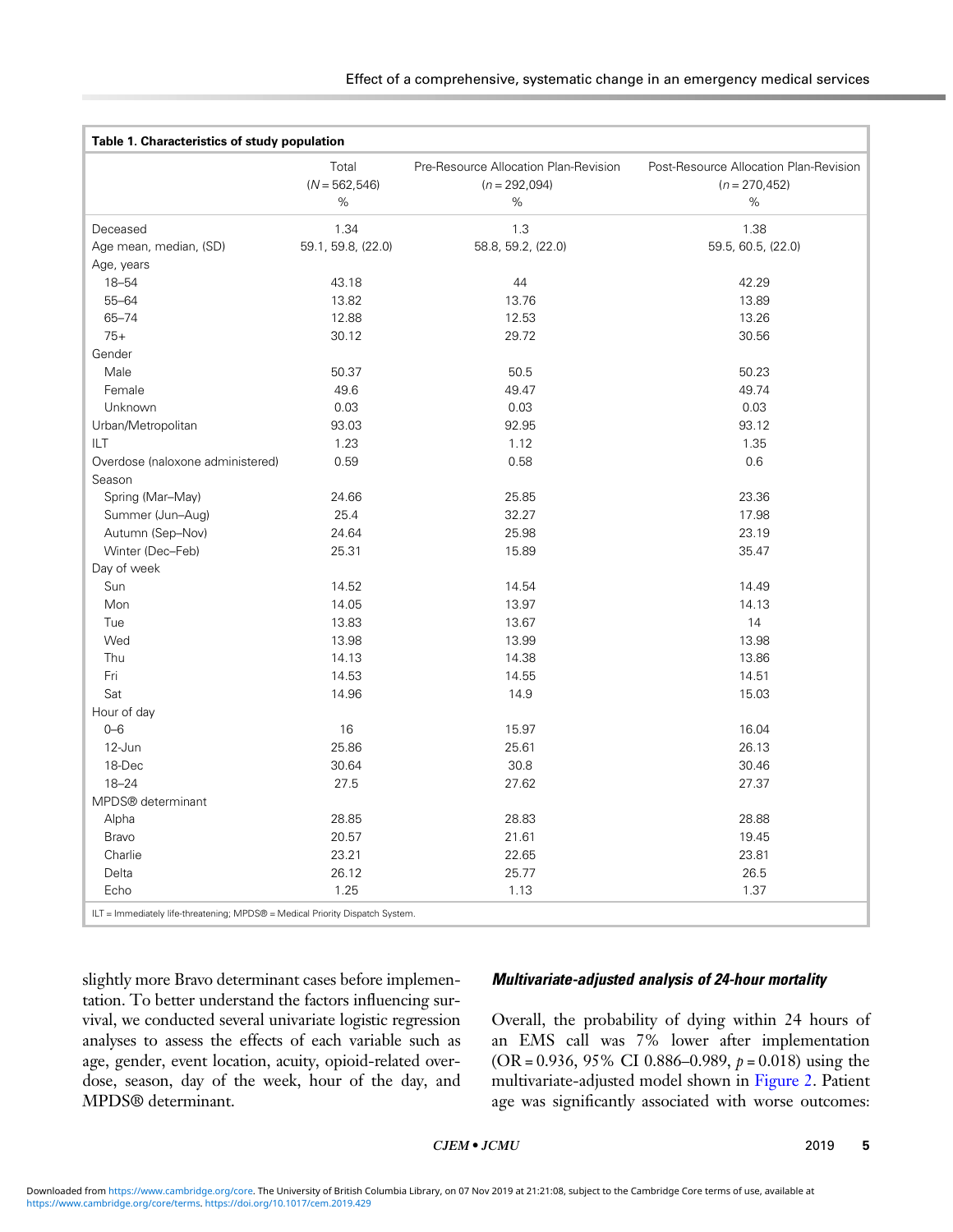<span id="page-5-0"></span>

Figure 2. The multivariate-adjusted odds ratio of 24-hour mortality for the overall cohort.

compared with 18- to 54-year-old patients, 55- to 64-year-old patients had a two-fold higher probability of 24-hour mortality; 65- to 74-year-old patients had an almost three-fold higher probability of 24-hour mortality; and 75-year-olds or older patients had more than a three-fold higher probability of 24-hour mortality. The probability of 24-hour mortality was significantly higher in males and lower in urban and metro areas. Morning calls received between 6:00 a.m. and noon had a higher probability of 24-hour mortality compared with calls received between midnight and 6:00 a.m. Compared with the MPDS® Charlie determinant cases, Alpha and Bravo determinant cases had an almost threefold and almost one-third lower probability of 24-hour mortality, respectively, and Delta and Echo determinants had an almost six-fold and 300-fold higher probability, respectively, of 24-hour mortality. The season did not have a significant association with the primary outcome.

Because of the significant difference in 24-hour mortality among the MPDS® determinants Alpha through Echo, the pre- and post-study period and MPDS® determinant interaction were tested. Although the interaction was not statistically significant ( $p = 0.46$ ), the introduction of the interaction reduced the 24-hour mortality difference seen between the two study cohorts. To account for the potential interaction of the acuity, a combined MPDS® pre/post variable was developed. Of all combinations of the pre/post variable and MPDS®, Alpha and Bravo determinants had a significantly lower probability of 24-hour mortality compared with the reference group (Charlie determinant and preresource allocation plan revision), and Delta and Echo determinants had significantly worse outcomes.



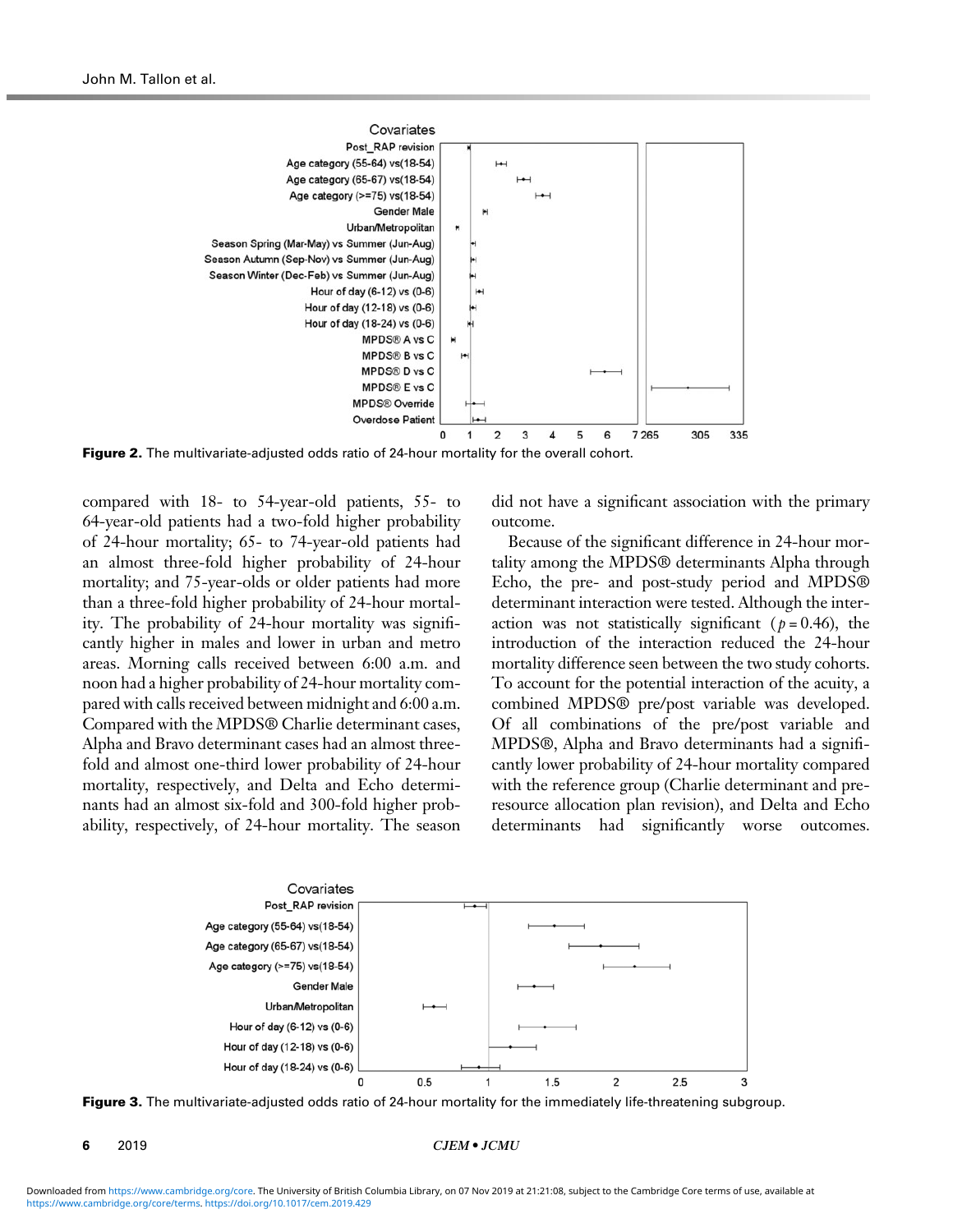Furthermore, both Delta and Echo determinants after implementation had a lower probability of 24-hour mortality, as compared with the reference group than their combination before implementation.

The multivariate-adjusted analysis of 24-hour mortality in the immediately life-threatening group is described in [Figure 3](#page-5-0). After adjustment, the probability of 24-hour mortality of an EMS call was 11% lower after implementation  $(OR = 0.890, 95\% \text{ CI } 0.808 - 0.981, p = 0.019).$ Further analysis was undertaken to determine the impact of resource allocation revision on the immediately lifethreatening group. In the post-implementation immediately life-threatening group, the proportion of patients with ineffective breathing (MPDS® determinant 06E01) was significantly higher than in the preimplementation immediately life-threatening group. This was highly correlated with the winter season, as there were more winter months post-implementation.

#### Interrupted time series analysis

The difference between the pre-implementation trend projected forward and the observed post-implementation trend was significant ( $p < 0.001$ ) in the overall cohort.

It was observed that the 24-hour mortality of the immediately life-threatening group was increasing at the rate of 0.69% per month (8.32% per year) prior to the implementation of revision; it decreased by 3.25%

immediately after implementation, and the previously existing increasing trend shifted to a decreasing trend at 1.38% per month (16.56% per year). The descending change in 24-hour mortality trend was significant ( $p <$ 0.001, Figure 4).

# **DISCUSSION**

In this evaluation, it was found that the overall mortality rate was lower after implementing a change in the EMS response plan to better match resources to patient needs. Without the change in ambulance resource and speed of response, there was a steady increase in mortality rate in the immediately life-threatening group. After the change, the immediately life-threatening group demonstrated a reduction in mortality of 11%, and a decreasing trend in mortality was observed. In previous literature, it was observed that a subset of MPDS® codes were associated with predicting ED mortality and called for fur-ther studies to validate the findings.<sup>5[,21](#page-8-0)</sup> Another study suggested there may be a small beneficial effect of rapid response time by advanced life support on survival rate. However, the study did not suggest that EMS response time was unimportant for lower acuity patients.<sup>[22](#page-8-0)</sup> Furthermore, there was limited ability to predict which patients would require advanced life support intervention.<sup>23</sup> There have been no large observational



Figure 4. An interrupted time series analysis of 24-hour mortality of immediately life-threatening subgroup pre- and post-resource allocation plan change.

 $CJEM \bullet JCMU$  2019 7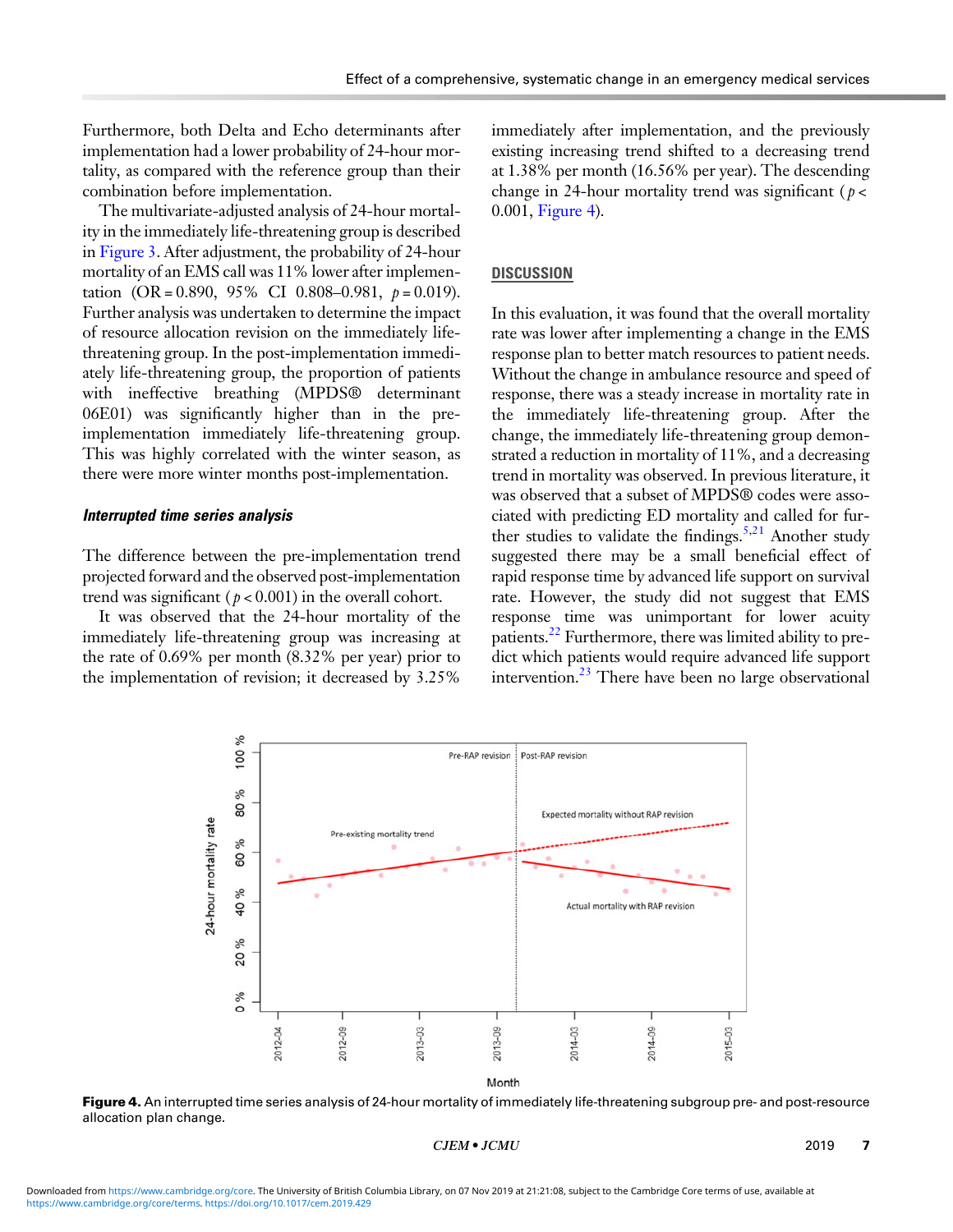<span id="page-7-0"></span>studies conducted to evaluate the impact of changing EMS resource management according to MPDS® code and patient outcome to date.

The strengths of this study are the inclusion of all sizes of communities across a province with varying geographic area, a large number of cases, and a populationbased sample. The data linkage using personal health number matched prehospital data sets, ED, and hospital outcomes. Although response time was not the primary outcome measure, the percentage responded in less than or equal to five minutes to immediately life-threatening patients in metro communities increased because of freed up advanced life support resources to respond to higher-acuity and clinically complex cases.

This was an observational study that could demonstrate associations and concomitant conclusions, but not causation. It is a pre- and post-design based on multiple data linkage points. Potential data quality issues included failure to submit a completed patient care reports resulting in missing patient characteristics or failure to record a valid personal health number resulting in inability to linkage. No effort was made to impute missing data.

The study period coincided with the implementation of an ED-level data capture system (National Ambulatory Care Reporting System) in British Columbia. This resulted in differential availability of data in the preand post-periods (20 v. 29 hospitals, respectively), thus the same 20 urban and rural hospitals in both the preand post-periods were included in the analysis to reduce bias. Furthermore, a non-sampling error of this incomplete coverage could have caused bias in the mortality estimation. Exclusion of discharge abstract database record because of an unavailable National Ambulatory Care Reporting System record from the same case was made to restrict the analysis cohort and reduced the effect of such bias of only including the survived. It is unclear how many of the excluded cases were deceased to depict the overall impact on the patient outcome because of the restricted availability of data.

Interrupted time series was used to address the data availability issue by its ability to detect the predicted value of outcome variable at a certain time point, whether the impact of the revision is significant in terms of level change and trend change. Finally, the change in fire first responders post-resource allocation plan response was not immediately implemented in fall 2013; therefore, the analysis was solely focused on the paramedic response model and its effect on mortality.

This process and findings have implications and lessons for other EMS systems using MPDS® and associated response plans in their 911 response. The data and results suggest that EMS should utilize available patient outcome data to evaluate and optimize resource management.

# **CONCLUSION**

In a population-based EMS system, a re-alignment of resource allocation was associated with, in the postimplementation phase, a decrease in 24-hour mortality overall and a significant decrease in 24-hour mortality in an immediately life-threatening patient cohort. This process and findings have implications and lessons for other EMS systems using MPDS® and associated resource allocation and response plans in their primary 911 response.

Supplementary material: The supplementary material for this article can be found at [https://doi.org/10.1017/cem.2019.429.](https://doi.org/10.1017/cem.2019.429)

Acknowledgements: We would like to thank Randy Slemko and Recep Gezer for assistance with data acquisition and comments that greatly improved the manuscript; Cynthia N. Lank for editorial assistance; Douglas Andrusiek for his support; and Dr. Rob Stenstrom for his statistical expertise contribution.

Competing interests: None.

## **REFERENCES**

- 1. Bandara D, Mayorga ME, McLay LA. Optimal dispatching strategies for emergency vehicles to increase patient survivability. Int  $\tilde{\jmath}$  Operational Res 2012;15(2):195-214.
- 2. Ball SJ, Williams TA, Smith K, et al. Association between ambulance dispatch priority and patient condition. Emerg Med Australas 2016;28(6):716–24.
- 3. Hinchey P, Myers B, Zalkin J, Lewis R, Garner Jr D. Low acuity EMS dispatch criteria can reliably identify patients without high-acuity illness or injury. Prehosp Emerg Care 2007;11(1):42–8.
- 4. Bailey ED, O'Connor RE, Ross RW. The use of emergency medical dispatch protocols to reduce the number of inappropriate scene responses made by advanced life support personnel. Prehosp Emerg Care 2000;4(2):186–9.
- 5. Hettinger AZ, Cushman JT, Shah MN, Noyes K. Emergency medical dispatch codes association with emergency department outcomes. Prehosp Emerg Care  $2013;17(1):29-\overline{37}.$
- 6. British Columbia Emergency Health Services. Available at: <http://www.bcehs.ca/> (accessed September 9, 2018).
- 7. Craig AM, Verbeek PR, Schwartz B. Evidence-based optimization of urban firefighter first response to emergency